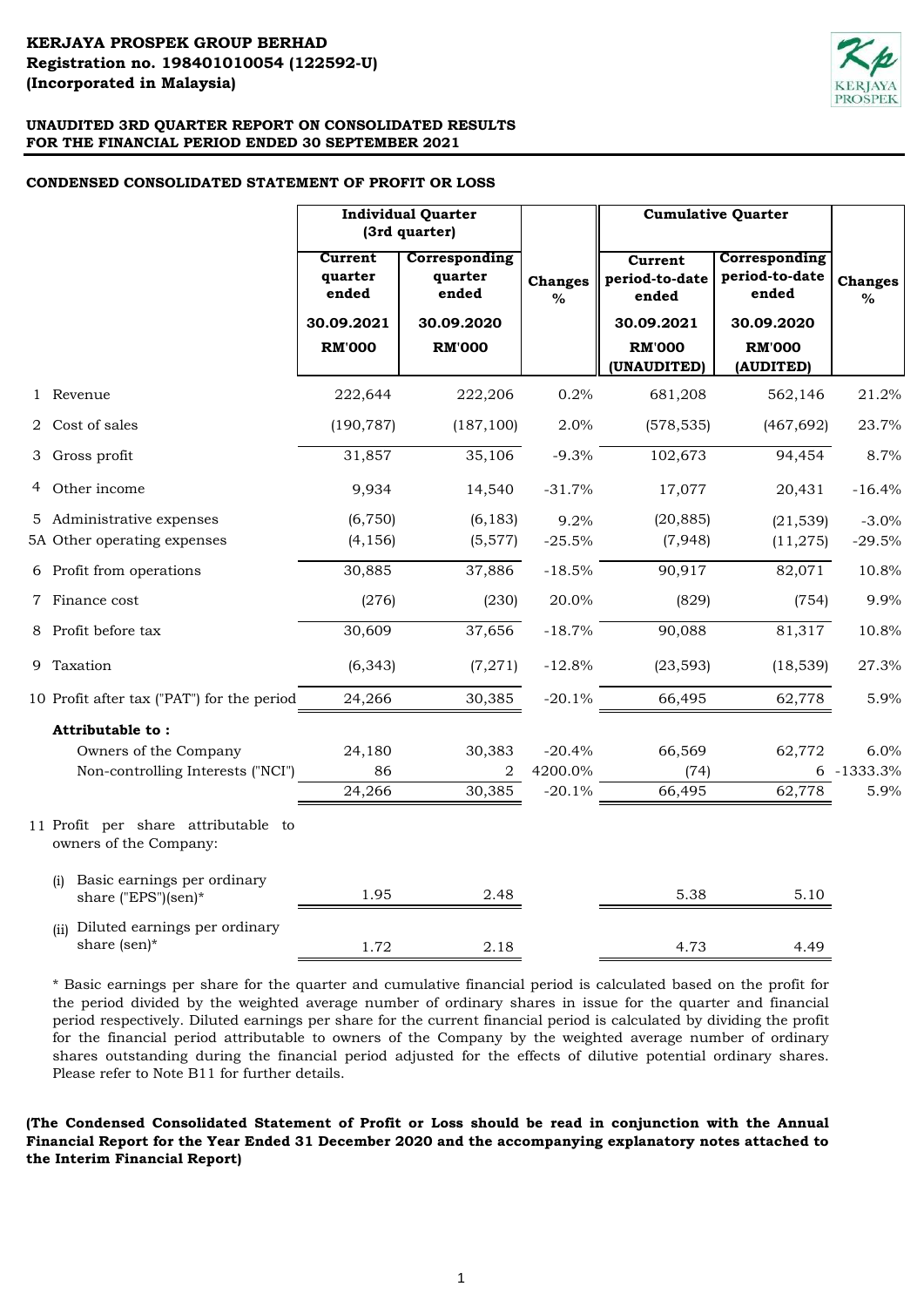

|                                             | <b>Individual Quarter</b>                 |                                                 | <b>Cumulative Quarter</b>                        |                                                        |
|---------------------------------------------|-------------------------------------------|-------------------------------------------------|--------------------------------------------------|--------------------------------------------------------|
|                                             | Current<br>quarter<br>ended<br>30.09.2021 | Corresponding<br>quarter<br>ended<br>30.09.2020 | Current<br>period-to-date<br>ended<br>30.09.2021 | Corresponding<br>period-to-date<br>ended<br>30.09.2020 |
|                                             | <b>RM'000</b>                             | <b>RM'000</b>                                   | <b>RM'000</b>                                    | <b>RM'000</b>                                          |
|                                             |                                           |                                                 | (UNAUDITED)                                      | (AUDITED)                                              |
| 1 PAT for the period                        | 24,266                                    | 30,385                                          | 66,495                                           | 62,778                                                 |
| 2 Other Comprehensive Expense:              |                                           |                                                 |                                                  |                                                        |
| - Foreign currency translation differences  | (85)                                      | 88                                              | 188                                              | (11)                                                   |
| 3 Total comprehensive income for the period | 24,181                                    | 30,473                                          | 66,683                                           | 62,767                                                 |
| Attributable to:                            |                                           |                                                 |                                                  |                                                        |
| Owners of the Company                       | 24,095                                    | 30,471                                          | 66,757                                           | 62,761                                                 |
| Non-controlling Interests ("NCI")           | 86                                        | 2                                               | (74)                                             | 6                                                      |
|                                             | 24,181                                    | 30,473                                          | 66,683                                           | 62,767                                                 |

### **CONDENSED CONSOLIDATED STATEMENT OF PROFIT OR LOSS AND OTHER COMPREHENSIVE INCOME**

**(The Condensed Consolidated Statement of Profit or Loss and Other Comprehensive Income should be read in conjunction with the Annual Financial Report for the Year Ended 31 December 2020 and the accompanying explanatory notes attached to the Interim Financial Report)**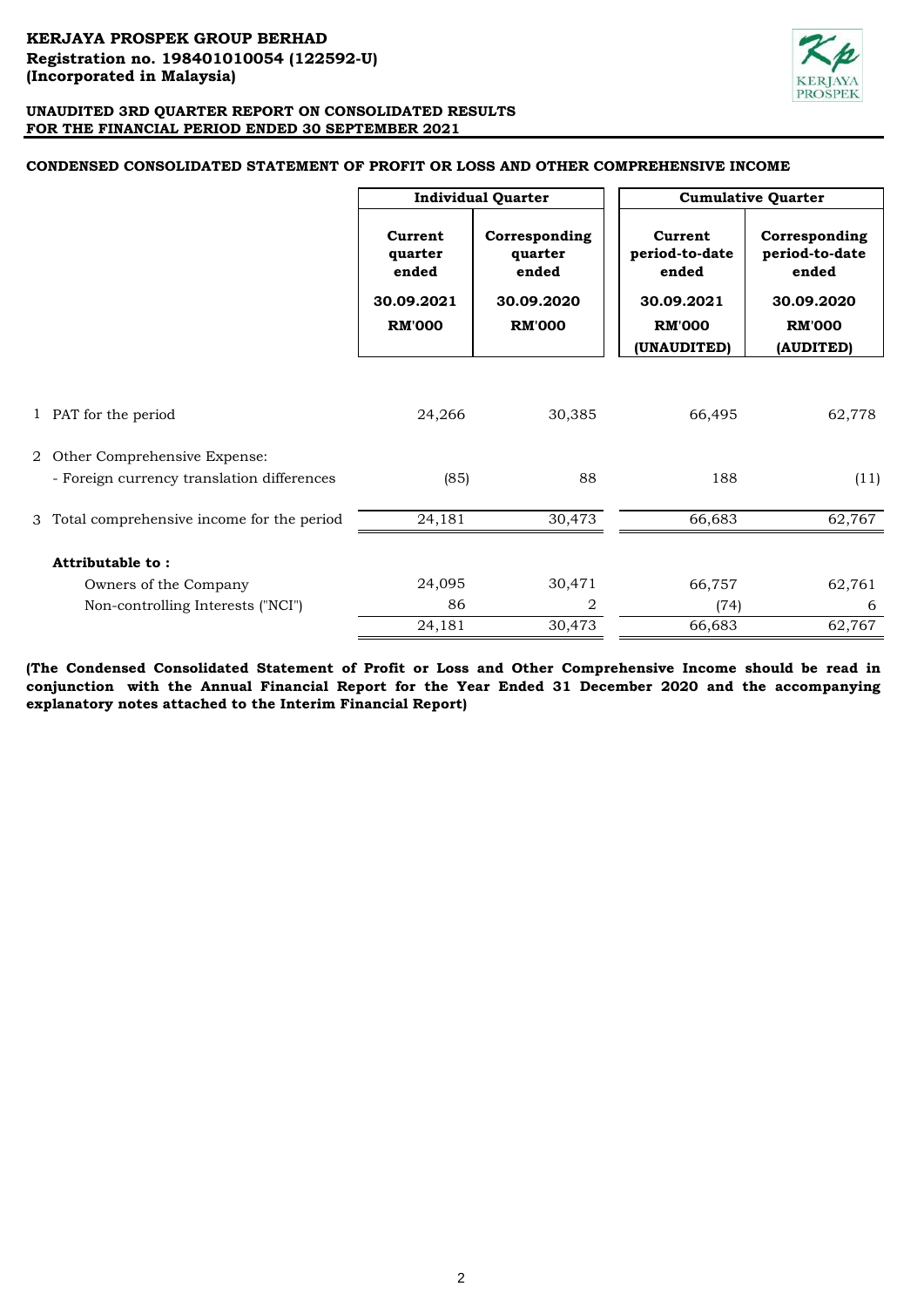

# **CONDENSED CONSOLIDATED STATEMENT OF FINANCIAL POSITION**

|                               |                     | As at<br>30.09.2021<br><b>RM'000</b><br>(UNAUDITED) | As at<br>31.12.2020<br><b>RM'000</b><br>(AUDITED) |
|-------------------------------|---------------------|-----------------------------------------------------|---------------------------------------------------|
| <b>ASSETS</b>                 |                     |                                                     |                                                   |
| <b>Non-Current Assets</b>     |                     |                                                     |                                                   |
| Property, Plant and Equipment |                     | 94,587                                              | 122,736                                           |
| Right-Of-Use Assets           |                     | 3,487                                               | 1,026                                             |
| <b>Investment Properties</b>  |                     | 1,262                                               | 1,689                                             |
| Other Investments             |                     | 2,378                                               | 13,727                                            |
| Intangible Assets             |                     | 356,229                                             | 356,169                                           |
| Trade Receivables             |                     | 228,618                                             | 200,492                                           |
|                               |                     | 686,561                                             | 695,839                                           |
| <b>Current Assets</b>         |                     |                                                     |                                                   |
| Inventories                   |                     | 174,114                                             | 167,195                                           |
| Trade and Other Receivables   |                     | 340,749                                             | 349,630                                           |
| <b>Contract Assets</b>        |                     | 14,339                                              | 9,364                                             |
| Tax Recoverables              |                     | 347                                                 | 554                                               |
| Cash and Bank Balances        |                     | 266,677                                             | 266,731                                           |
|                               |                     | 796,226                                             | 793,474                                           |
|                               | <b>TOTAL ASSETS</b> | 1,482,787                                           | 1,489,313                                         |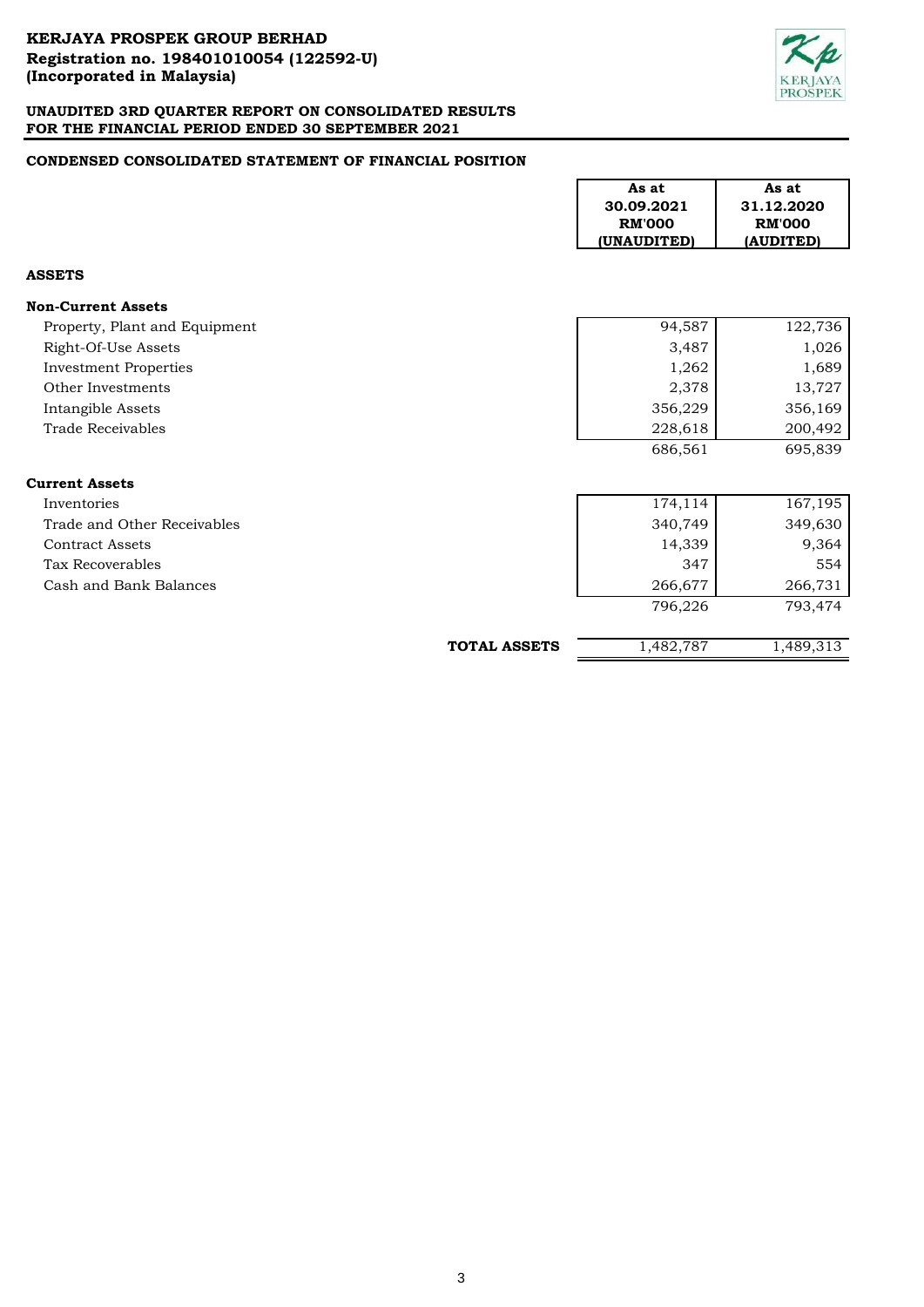

# **CONDENSED CONSOLIDATED STATEMENT OF FINANCIAL POSITION (CONT'D)**

|                                                                 | As at<br>30.09.2021 | As at<br>31.12.2020 |
|-----------------------------------------------------------------|---------------------|---------------------|
|                                                                 | <b>RM'000</b>       | <b>RM'000</b>       |
|                                                                 | (UNAUDITED)         | (AUDITED)           |
| <b>EQUITY AND LIABILITIES</b>                                   |                     |                     |
| Equity Attributable to Equity Holders of the Company            |                     |                     |
| Share Capital                                                   | 642,658             | 642,658             |
| <b>Treasury Shares</b>                                          | (5,031)             | (4,996)             |
| <b>Other Reserves</b>                                           | 855                 | 667                 |
| <b>Retained Profits</b>                                         | 501,318             | 471,870             |
|                                                                 | 1,139,800           | 1,110,199           |
| <b>Non-controlling Interests</b>                                | 909                 | 111                 |
| <b>Total Equity</b>                                             | 1,140,709           | 1,110,310           |
| <b>Non-Current Liabilities</b>                                  |                     |                     |
| Deferred Tax Liabilities                                        | 6,829               | 8,414               |
| Trade and Other Payables                                        | 129,869             | 124,540             |
| Lease Liabilities                                               | 897                 | 993                 |
|                                                                 | 137,595             | 133,947             |
| <b>Current Liabilities</b>                                      |                     |                     |
| Trade and Other Payables                                        | 79,320              | 121,346             |
| <b>Contract Liabilities</b>                                     | 26,314              | 39,403              |
| Lease Liabilities                                               | 220                 | 30                  |
| Income Tax Payable                                              | 8,915               | 3,665               |
| Short Term Borrowings                                           | 89,714              | 80,612              |
|                                                                 | 204,483             | 245,056             |
| <b>Total Liabilities</b>                                        | 342,078             | 379,003             |
| TOTAL EQUITY AND LIABILITIES                                    | 1,482,787           | 1,489,313           |
| Net assets per share attributable to owners of the Company (RM) | 0.92                | 0.90                |
| No. of ordinary shares (in thousand)                            | 1,237,372           | 1,237,402           |

**(The Condensed Consolidated Statement of Financial Position should be read in conjunction with the Annual Financial Report for the Year Ended 31 December 2020 and the accompanying explanatory notes attached to the Interim Financial Report)**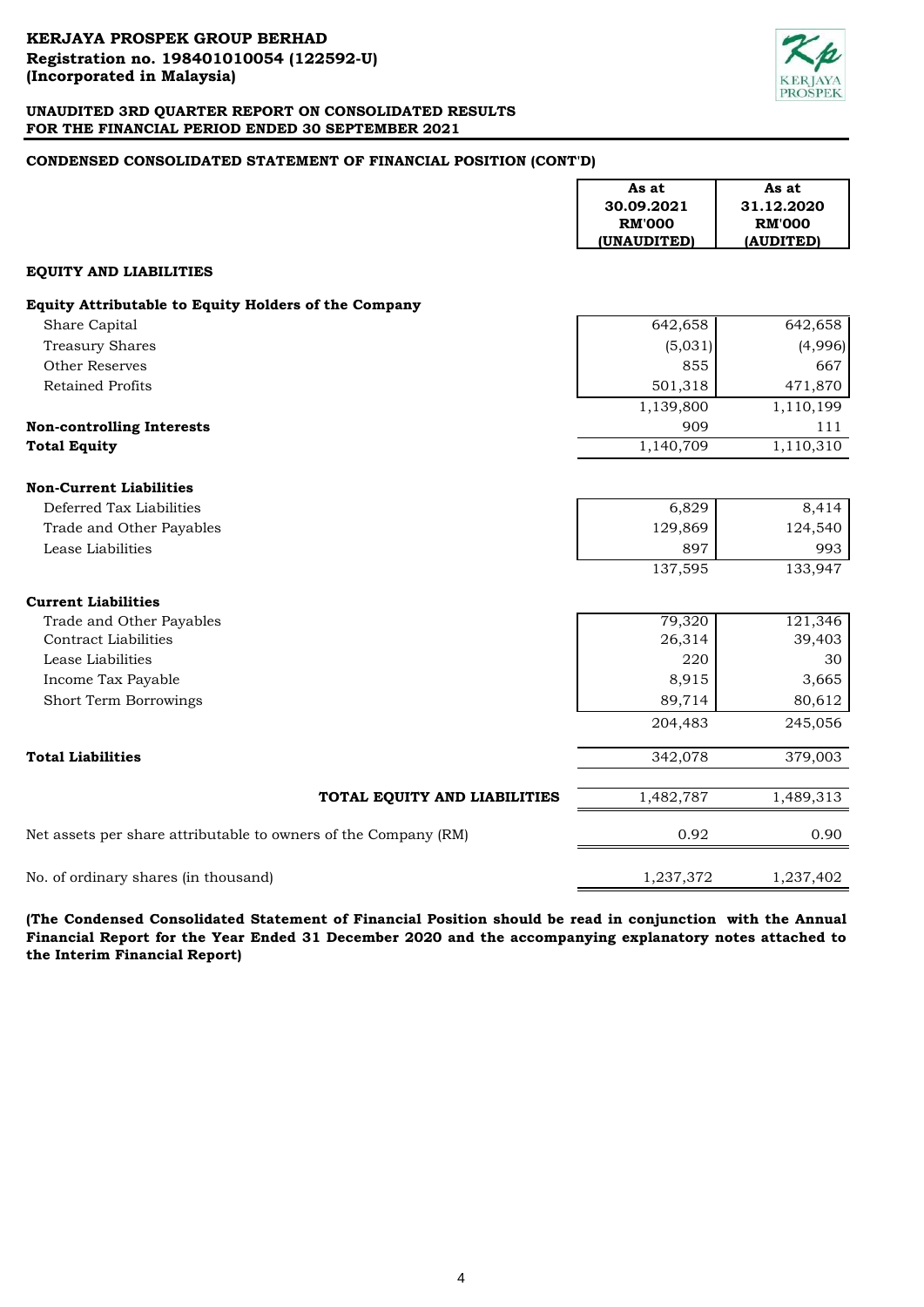

# **CONDENSED CONSOLIDATED STATEMENT OF CHANGES IN EQUITY**

|                                                          | Attributable to Equity Holders of the Company |                                           |                                                   |                                             |                                                  |                                      |
|----------------------------------------------------------|-----------------------------------------------|-------------------------------------------|---------------------------------------------------|---------------------------------------------|--------------------------------------------------|--------------------------------------|
|                                                          |                                               | --- Non-Distributable ------------>       |                                                   | Distributable                               | Non                                              |                                      |
|                                                          | <b>Share</b><br>Capital<br><b>RM'000</b>      | Other<br><b>Reserves</b><br><b>RM'000</b> | <b>Treasury</b><br><b>Shares</b><br><b>RM'000</b> | Retained<br><b>Profits</b><br><b>RM'000</b> | Controlling<br><b>Interests</b><br><b>RM'000</b> | <b>Total Equity</b><br><b>RM'000</b> |
| <b>9 MONTHS PERIOD ENDED 30</b><br><b>SEPTEMBER 2021</b> |                                               |                                           |                                                   |                                             |                                                  |                                      |
| Balance as at 1 January 2021                             | 642,658                                       | 667                                       | (4,996)                                           | 471,870                                     | 111                                              | 1,110,310                            |
| Total Comprehensive Income<br>for the period             |                                               | 188                                       |                                                   | 66,569                                      | (74)                                             | 66,683                               |
| Dividend declared and paid                               |                                               | ÷,                                        | $\overline{a}$                                    | (37, 121)                                   | ÷                                                | (37, 121)                            |
| Accretion of interest in a subsidiary                    |                                               | ÷,                                        |                                                   |                                             | 872                                              | 872                                  |
| Shares repurchased                                       |                                               |                                           | (35)                                              |                                             | ÷,                                               | (35)                                 |
| Balance as at 30 September 2021                          | 642,658                                       | 855                                       | (5,031)                                           | 501,318                                     | 909                                              | 1,140,709                            |
| <b>9 MONTHS PERIOD ENDED 30</b><br><b>SEPTEMBER 2020</b> |                                               |                                           |                                                   |                                             |                                                  |                                      |
| Balance as at 1 January 2020                             | 642,658                                       | 686                                       | (10, 893)                                         | 438,502                                     | 2,081                                            | 1,073,034                            |
| Total Comprehensive Income<br>for the period             |                                               | (11)                                      |                                                   | 62,772                                      | 6                                                | 62,767                               |
| Dividend paid                                            | $\overline{\phantom{a}}$                      |                                           |                                                   | (24, 544)                                   |                                                  | (24, 544)                            |
| Share dividends distributed to shareholders              |                                               |                                           | 14,282                                            | (14, 282)                                   | ÷                                                |                                      |
| Shares repurchased                                       |                                               |                                           | (7,660)                                           |                                             |                                                  | (7,660)                              |
| Balance as at 30 September 2020                          | 642,658                                       | 675                                       | (4, 271)                                          | 462,448                                     | 2,087                                            | 1,103,597                            |

**(The Condensed Consolidated Statement of Changes in Equity should be read in conjunction with the Annual** Financial Report for the Year Ended 31 December 2020 and the accompanying explanatory notes attached to the **Interim Financial Report)**

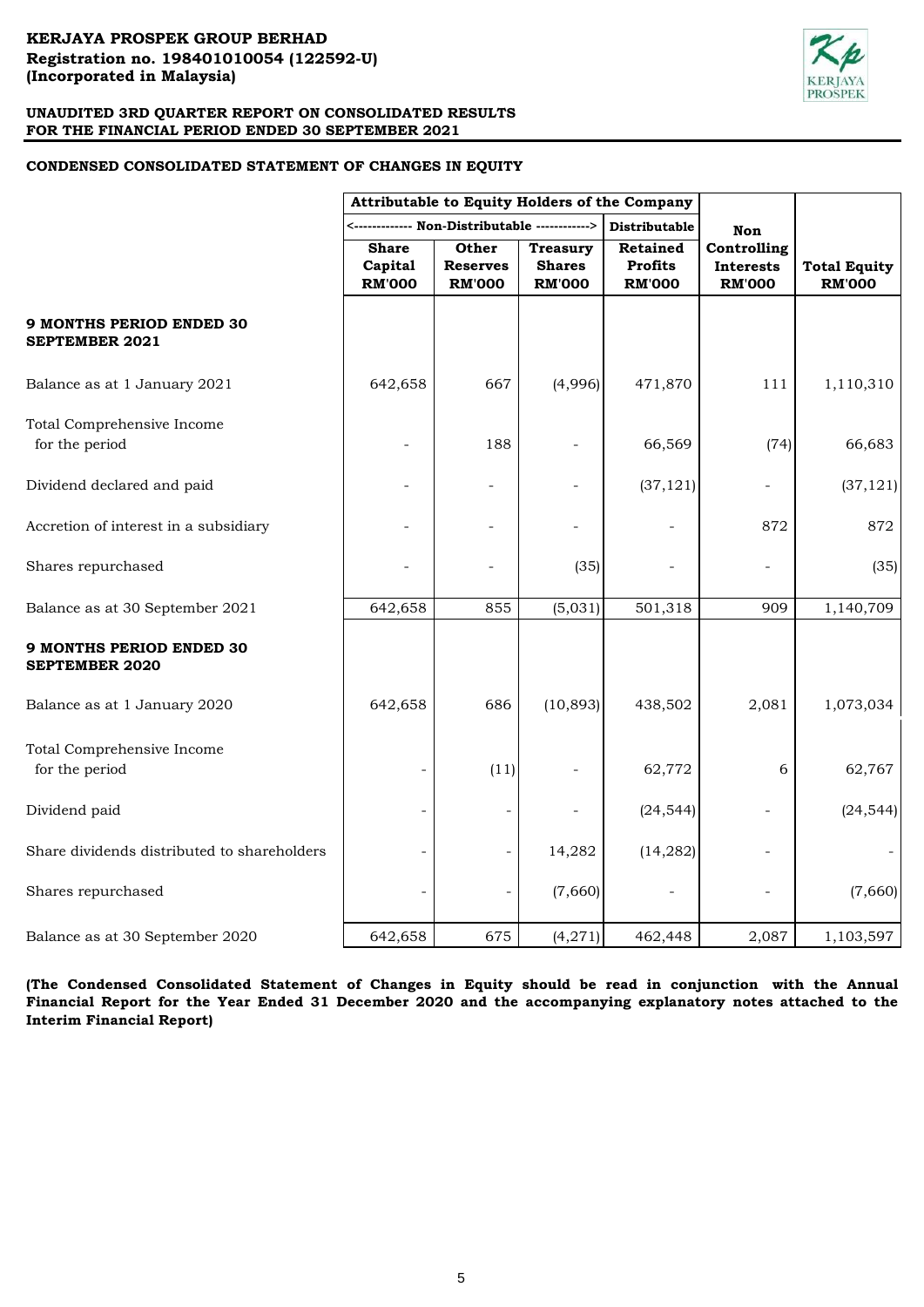

# **CONDENSED CONSOLIDATED STATEMENT OF CASH FLOWS**

|                                                          | Current<br>period-to-date<br>ended<br>30.09.2021 | Corresponding<br>period-to-date<br>ended<br>30.09.2020 |
|----------------------------------------------------------|--------------------------------------------------|--------------------------------------------------------|
|                                                          | <b>RM'000</b>                                    | <b>RM'000</b>                                          |
|                                                          | (UNAUDITED)                                      | (AUDITED)                                              |
| CASH FLOWS FROM OPERATING ACTIVITIES                     |                                                  |                                                        |
| Profit before tax                                        | 90,088                                           | 81,317                                                 |
| Adjustments for:                                         |                                                  |                                                        |
| Amortisation and depreciation                            | 25,835                                           | 28,088                                                 |
| Non-cash items                                           | 904                                              | (4,930)                                                |
| Operating Profit Before Working Capital Changes          | 116,827                                          | 104,475                                                |
| Changes in working capital :                             |                                                  |                                                        |
| Net change in operating assets                           | (26, 433)                                        | (25, 832)                                              |
| Net change in operating liabilities                      | (43, 943)                                        | (39, 882)                                              |
| Net Cash Generated from Operations                       | 46,451                                           | 38,761                                                 |
| Interest received                                        | 3,615                                            | 4,857                                                  |
| Interest paid                                            | (817)                                            | (675)                                                  |
| Income tax paid                                          | (19, 720)                                        | (10, 851)                                              |
| Net Cash Generated From Operating Activities             | 29,529                                           | 32,092                                                 |
| CASH FLOW USED IN INVESTING ACTIVITIES                   |                                                  |                                                        |
| Acquisition of property, plant and equipments            | (17, 174)                                        | (20, 721)                                              |
| Acquisition of subsidiaries, net of cash acquired        | 855                                              |                                                        |
| Acquisition of other investment                          | (150)                                            |                                                        |
| Proceeds from disposal of property, plant and equipments | 5,013                                            |                                                        |
| Proceeds from disposal of quoted shares                  | 10,239                                           | 12,375                                                 |
| Net Cash Used In Investing Activities                    | (1,217)                                          | (8, 346)                                               |
| CASH FLOW USED IN FINANCING ACTIVITIES                   |                                                  |                                                        |
| Lease payment                                            | (583)                                            | (1,044)                                                |
| Purchase of treasury shares                              | (35)                                             | (7,661)                                                |
| Dividend paid during the period                          | (37, 121)                                        | (43, 037)                                              |
| Net Cash Used In Financing Activities                    | (37, 739)                                        | (51, 742)                                              |
| NET DECREASE IN CASH AND CASH EQUIVALENTS                | (9, 427)                                         | (27,996)                                               |
| EFFECT OF EXCHANGE RATE CHANGES                          | 271                                              | 40                                                     |
| CASH AND CASH EQUIVALENTS AT BEGINNING OF PERIOD         | 186,119                                          | 210,087                                                |
| CASH AND CASH EQUIVALENTS AT END OF PERIOD               | 176,963                                          | 182,131                                                |
|                                                          |                                                  |                                                        |
|                                                          | 30.09.2021                                       | 30.09.2020                                             |
|                                                          | <b>RM'000</b>                                    | <b>RM'000</b>                                          |
| CASH AND CASH EQUIVALENTS AT END OF PERIOD CONSIST OF:   |                                                  |                                                        |
| Cash and Bank Balances                                   | 108,613                                          | 40,237                                                 |
| Fixed Deposits and investment funds                      | 158,064                                          | 165,100                                                |
| Less: Short term borrowing                               | (89, 714)                                        | (23, 206)                                              |
|                                                          | 176,963                                          | 182,131                                                |

**(The Condensed Consolidated Statement of Cash Flows should be read in conjunction with the Annual Financial Report for the Year Ended 31 December 2020 and the accompanying explanatory notes attached to the Interim Financial Report)**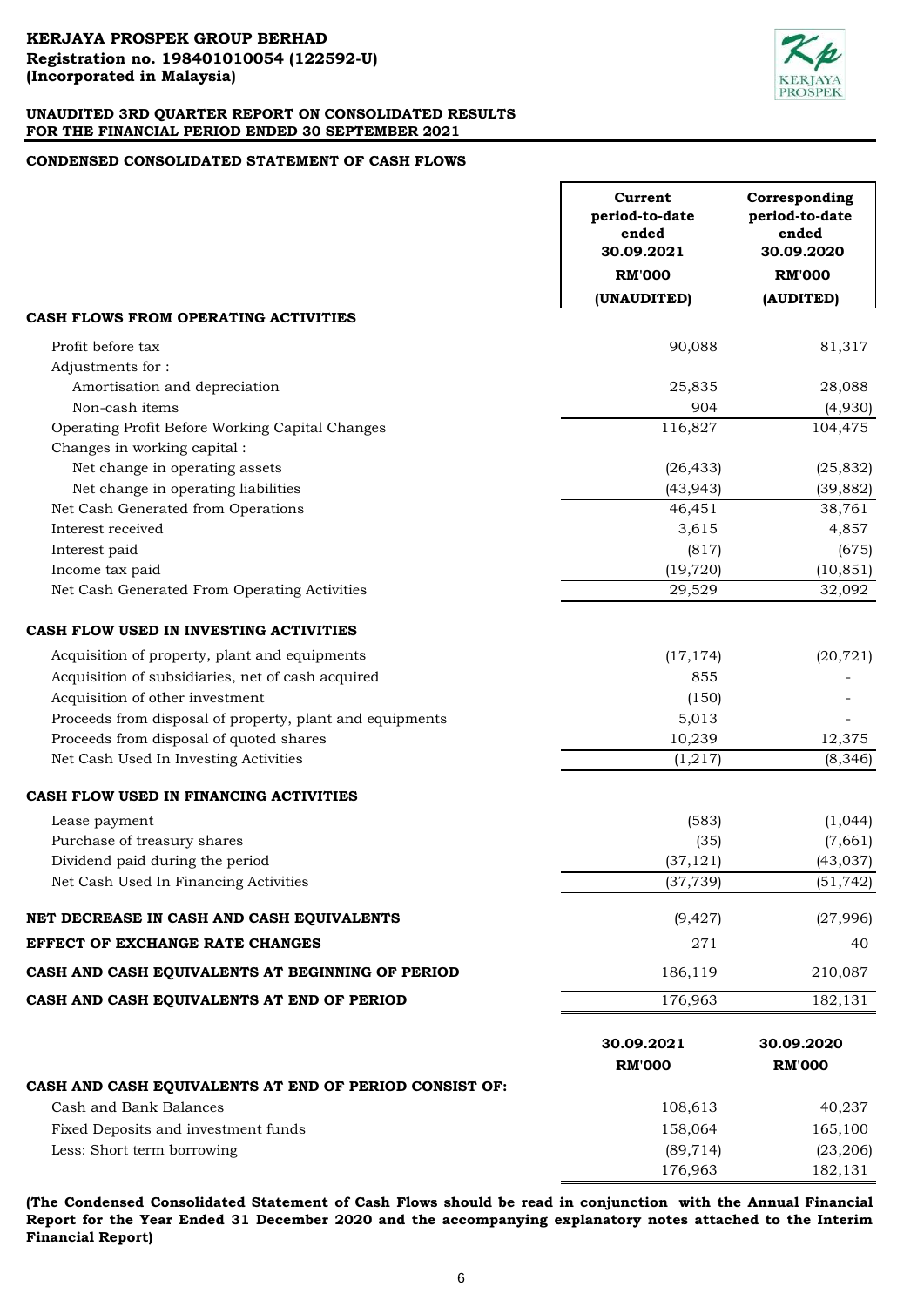

# **NOTES TO THE REPORTS**

# **EXPLANATORY NOTES PURSUANT TO MALAYSIAN FINANCIAL REPORTING STANDARD ("MFRS") 134, INTERIM FINANCIAL REPORTING**

#### **A1. Corporate Information**

Kerjaya Prospek Group Berhad is a public limited company incorporated and domiciled in Malaysia, and is listed on the Bursa Malaysia Securities Berhad. The registered office is located at No. 802, 8th Floor, Block C, Kelana Square, 17 Jalan SS7/26, 47301 Petaling Jaya, Selangor. The principal place of business is located at No.1, 2nd Floor, Bangunan One Wangsa, Jalan Wangsa Permai, Taman Wangsa Permai, 52200 Kuala Lumpur.

#### **A2. Malaysian Financial Reporting Standards ("MFRS")**

# **A2.1 Basis of Preparations**

The interim financial reports of the Group are unaudited and have been prepared in accordance with the requirements of Malaysia Financial Reporting Standard ("MFRS") 134, Interim Financial Reporting issued by the Malaysia Accounting Standard Board ("MASB") and Paragraph 9.22 and Appendix 9B of the Main Market Listing Requirements of Bursa Malaysia Securities Berhad.

The interim financial reports should be read in conjunction with the audited financial statements of the Group for the financial year ended 31 December 2020.

#### **A2.2 Significant Accounting Policies**

The accounting policies and methods of computation adopted by the Group in this quarterly financial report are consistent with those adopted in the most recent annual audited financial statements for the year ended 31 December 2020, except for the adoption of the following new standards, amendments to the standards and interpretations effective during the current financial period:

- Amendments to MFRS 9, MFRS 139, MFRS 7, MFRS 4 and MFRS 16: Interest Rate Benchmark Reform - Phase 2

The adoption of the above standards and interpretation did not have any material effect on the financial performance or position of the Group.

The new and revised standards and amendments issued but not yet effective during the current financial period and not early adopted by the Group/Company are as listed below:

- Amendments to MFRS 1: First-time Adoption of Malaysian Financial Reporting Standards (Annual Improvements to MFRS Standards 2018-2020) (effective for accounting periods beginning on or after 1 January 2022)
- Amendments to MFRS 3, Business Combinations Reference to the Conceptual Framework (effective for accounting periods beginning on or after 1 January 2022)
- Amendments to MFRS 9, Financial Instruments (Annual Improvements to MFRS Standards 2018- 2020) (effective for accounting periods beginning on or after 1 January 2022)
- Amendments to MFRS 116: Property, Plant and Equipment - Proceeds before Intended Use (effective for accounting periods beginning on or after 1 January 2022)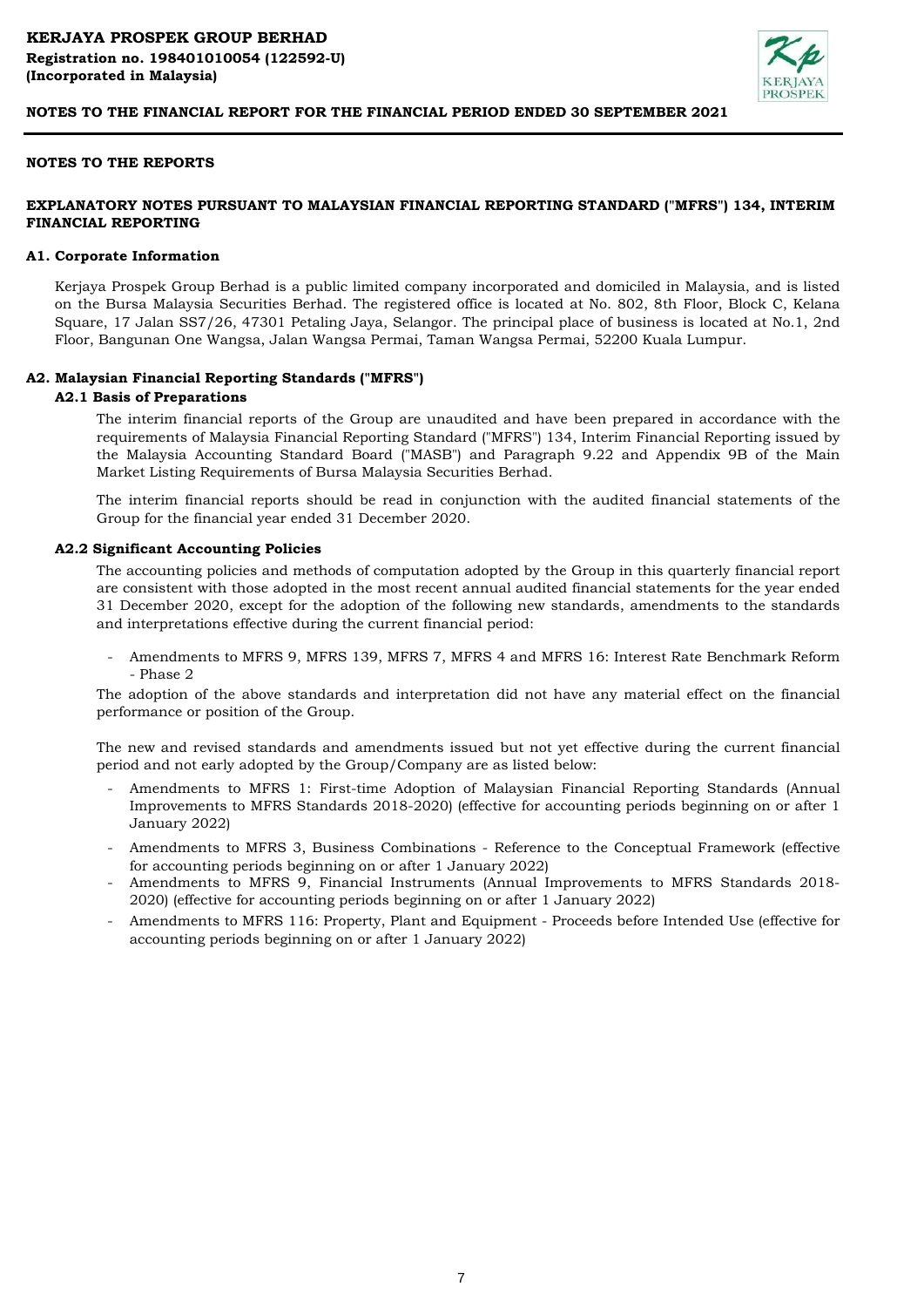

# **A2. Malaysian Financial Reporting Standards ("MFRS") (Cont'd)**

# **A2.2 Significant Accounting Policies (Cont'd)**

The new and revised standards and amendments issued but not yet effective during the current financial period and not early adopted by the Group/Company are as listed below: (cont'd)

- Amendments to MFRS 137: Provisions, Contingent Liabilities and Contingent Assets - Onerous Contract-Cost of Fulfilling a Contract (effective for accounting periods beginning on or after 1 January 2022)
- Amendments to MFRS 101: Classification of Liabilities as Current or Non-current (effective for accounting periods beginning on or after 1 January 2023)
- MFRS 17 Insurance Contracts (effective for accounting periods beginning on or after 1 January 2023)
- Amendments to MFRS 101: Presentation of Financial Statements - Disclosure of Accounting policies (effective for accounting periods beginning on or after 1 January 2023)
- Amendments to MFRS 108: Accounting Policies, Changes in Accounting Estimates and Errors Definition of Accounting Estimates (effective for accounting periods beginning on or after 1 January 2023)
- Amendments to MFRS 10: Consolidated Financial Statements and MFRS 128: Sale or Contribution of Assets between an Investor and its Associate or Joint Venture (deferred)

The Group is expected to apply the abovementioned pronouncements beginning from the respective dates the pronouncements become effective. The initial application of the abovementioned pronouncements are not expected to have any material impact to financial statements of the Group.

# **A3. Audit Report**

The audited financial statements for the preceding financial year ended 31 December 2020 were not subject to any qualification.

#### **A4. Seasonal or Cyclical Factors**

The principal business operations of the Group are not significantly affected by any seasonal or cyclical factors.

#### **A5. Unusual Items**

There were no unusual items in the current quarter under review that affecting the assets, liabilities, equity, net income or cashflows of the Group.

#### **A6. Changes in Estimates**

There were no significant changes in estimates that have a material effect to the current quarter under review.

### **A7. Debt and Equity Securities**

During the current quarter, there was no share repurchased. The shares repurchased are being held as treasury shares in accordance with the requirement of section 127 of the Companies Act 2016. As at 30 September 2021, 4,596,766 units ordinary shares have been repurchased for RM5.0 million including transaction costs.

Other than the above, there were no issuance, cancellations, resale and repayment of debt and equity securities for the Group during the current quarter and financial period under review.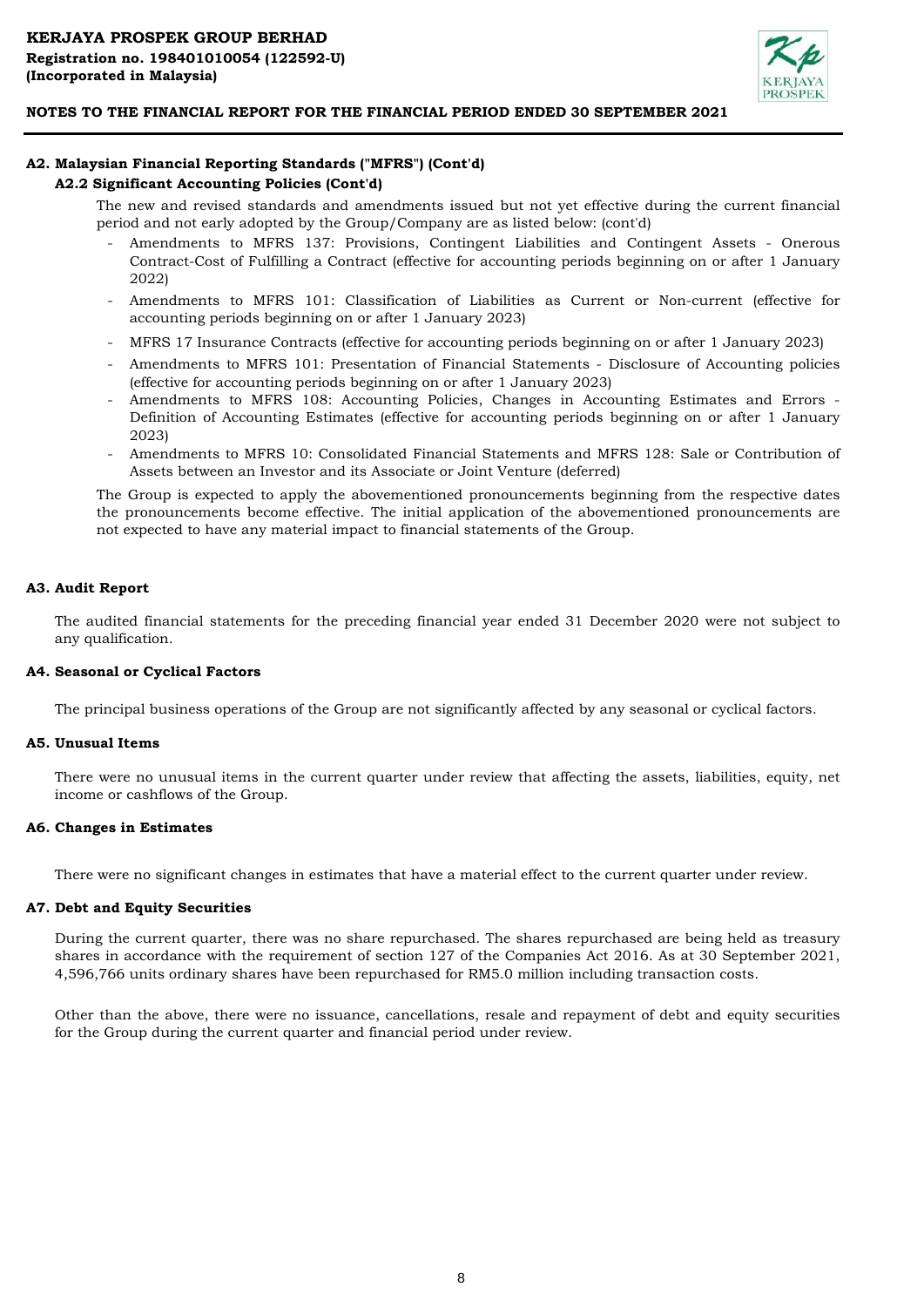

# **A8. Dividends Paid**

On 26 November 2020, the Board of Directors has approved an interim dividend of 1.5 sen per ordinary share in respect of the financial year ended 31 December 2020. The approved interim dividend represents approximately 20.45% of profit after tax for financial year ended 31 December 2020. The total amount of RM18.56 million was paid on 6 January 2021.

On 19 April 2021, the Board of Directors, pursuant to the Company's Constitution, recommended a final cash dividend of 1.5 sen per ordinary share in respect of the financial year ended 31 December 2020 which was approved by the shareholders at the Annual General Meeting on 27 May 2021. The total cash dividend amounted to RM18.56 million was paid on 7 July 2021.

Subsequently, the Board of Directors has approved an interim dividend of 1.5 sen per ordinary share on 26 August 2021 in respect of the financial year ending 31 December 2021. The total amount of RM18.56 million was paid on 8 October 2021.

# **A9. Segmental Information**

# **FOR THE FINANCIAL PERIOD ENDED 30 SEPTEMBER 2021**

|                                            | (RM'000) | <b>Construction Manufacturing</b><br>(RM'000) | Property<br>Development<br>(RM'000) | Investment<br>(RM'000) | <b>Others</b><br>(RM'000) | Elimination<br>(RM'000) | Total<br>(RM'000) |
|--------------------------------------------|----------|-----------------------------------------------|-------------------------------------|------------------------|---------------------------|-------------------------|-------------------|
| External Revenue                           | 679,956  | 286                                           | 966                                 |                        |                           | -                       | 681,208           |
| Inter Group Revenue                        | 66,023   | 2,017                                         |                                     | 15,000                 |                           | (83,040)                |                   |
|                                            | 745,979  | 2,303                                         | 966                                 | 15,000                 |                           | (83,040)                | 681,208           |
| <b>RESULTS</b><br><b>Segmental Results</b> | 64,646   | 91                                            | 194                                 | 25,344                 | 29                        | (23, 735)               | 66,569            |
| <b>OTHER INFORMATION</b>                   |          |                                               |                                     |                        |                           |                         |                   |
| Segmental Assets                           | 959,689  | 46,289                                        | 139,223                             | 704,535                | 9,561                     | (376, 510)              | 1,482,787         |
| Segmental Liabilities                      | 441,202  | 15,899                                        | 119,039                             | 36,523                 | 38,531                    | (309, 116)              | 342,078           |

#### **FOR THE FINANCIAL PERIOD ENDED 30 SEPTEMBER 2020**

|                                            | (RM'000) | <b>Construction Manufacturing</b><br>(RM'000) | Property<br>Development<br>(RM'000) | Investment<br>(RM'000) | <b>Others</b><br>(RM'000) | Elimination<br>(RM'000)  | Total<br>(RM'000) |
|--------------------------------------------|----------|-----------------------------------------------|-------------------------------------|------------------------|---------------------------|--------------------------|-------------------|
| External Revenue                           | 559,171  | 262                                           | 2,713                               | ۰                      |                           | $\overline{\phantom{a}}$ | 562,146           |
| Inter Group Revenue                        | 24,982   | 3,066                                         |                                     | Ξ.                     | $\overline{\phantom{0}}$  | (28, 048)                |                   |
|                                            | 584,153  | 3,328                                         | 2,713                               | ۰                      |                           | (28, 048)                | 562,146           |
| <b>RESULTS</b><br><b>Segmental Results</b> | 50,129   | 155                                           | 429                                 | 11,059                 | 52                        | 948                      | 62,772            |
| <b>OTHER INFORMATION</b>                   |          |                                               |                                     |                        |                           |                          |                   |
| Segmental Assets                           | 849,001  | 72,427                                        | 158,014                             | 702,815                | 13,979                    | (392, 296)               | 1,403,940         |
| Segmental Liabilities                      | 385,811  | 43,485                                        | 143,337                             | 32,025                 | 39,269                    | (343, 584)               | 300,343           |

As the business of the Group is engaged entirely in Malaysia, no reporting by geographical location of operation is presented.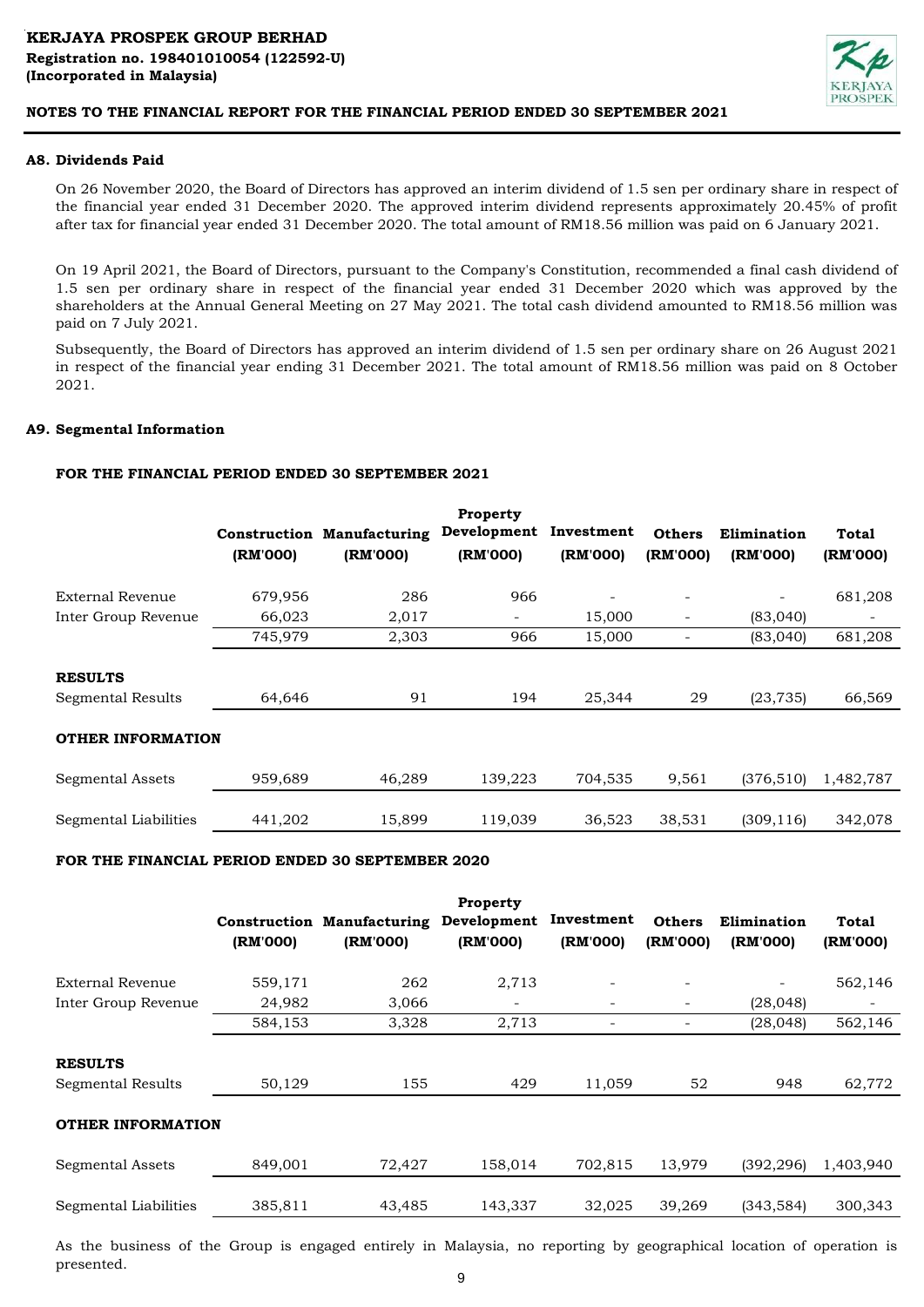

#### **A9. Segmental Information (Cont'd)**

For management purposes, the Group is organised into business units based on their products and services, and has four (4) reportable operating segments as follow:

(i) Construction - Main building construction works, provision of contract workmanship and other related services.

(ii) Manufacturing - Manufacture, assemble, installation and sale of light fittings, furniture, kitchen cabinetry and related products.

(iii) Property Development - Development of residential and/or commercial properties.

(iv) Investment - Investment holding companies.

(v) Others - Other dormant companies.

### **Segment performance for the financial period ended 30 September 2021 as compared to corresponding preceding period ended 30 September 2020**

#### **(i) Construction**

The construction segment has achieved a total revenue of RM745.98 million in the current financial period representing an increase of approximately 27.70% as compared to its corresponding preceding financial period of RM584.15 million. Segmental profit was recorded at RM64.65 million on current financial period compare to corresponding preceding financial period of RM50.13 million. The increase in revenue was mainly due to the progress of construction works on site and the construction works progress were halted only in June 2021 as a result of Full Movement Control Order (FMCO) being implemented, whereas in previous year were halted by MCO implemented from 8 March 2020 and slowly resumed work in May 2020. The construction segment is expected to continue to be the main contributor to the Group's overall turnover and profitability moving forward.

#### **(ii) Manufacturing**

The revenue on manufacturing segment has decreased to RM2.30 million in the current financial period as compared to its corresponding preceding financial period of RM3.33 million. This segment has reported a segmental profit of RM0.09 million as compared to profit of RM0.15 million reported in the corresponding preceding period. The manufacturing segment complements the Group's construction business.

#### **(iii) Property Development**

The property development segment has achieved a total revenue of RM0.97 million in the current financial period as compared to its corresponding financial period of RM2.71 million. This segment has reported a segmental profit of RM0.19 million as compared to a profit of RM0.43 million reported in the corresponding preceding period.

#### **(iv) Investment**

The Investment segment shows a segmental profit of RM25.34 million in the current financial period as compared to its corresponding financial period of RM11.06 million. The increased of RM14.28 million as compared to corresponding preceding financial period mainly due to dividend received from its subsidiary company which amounted to RM15.00 million.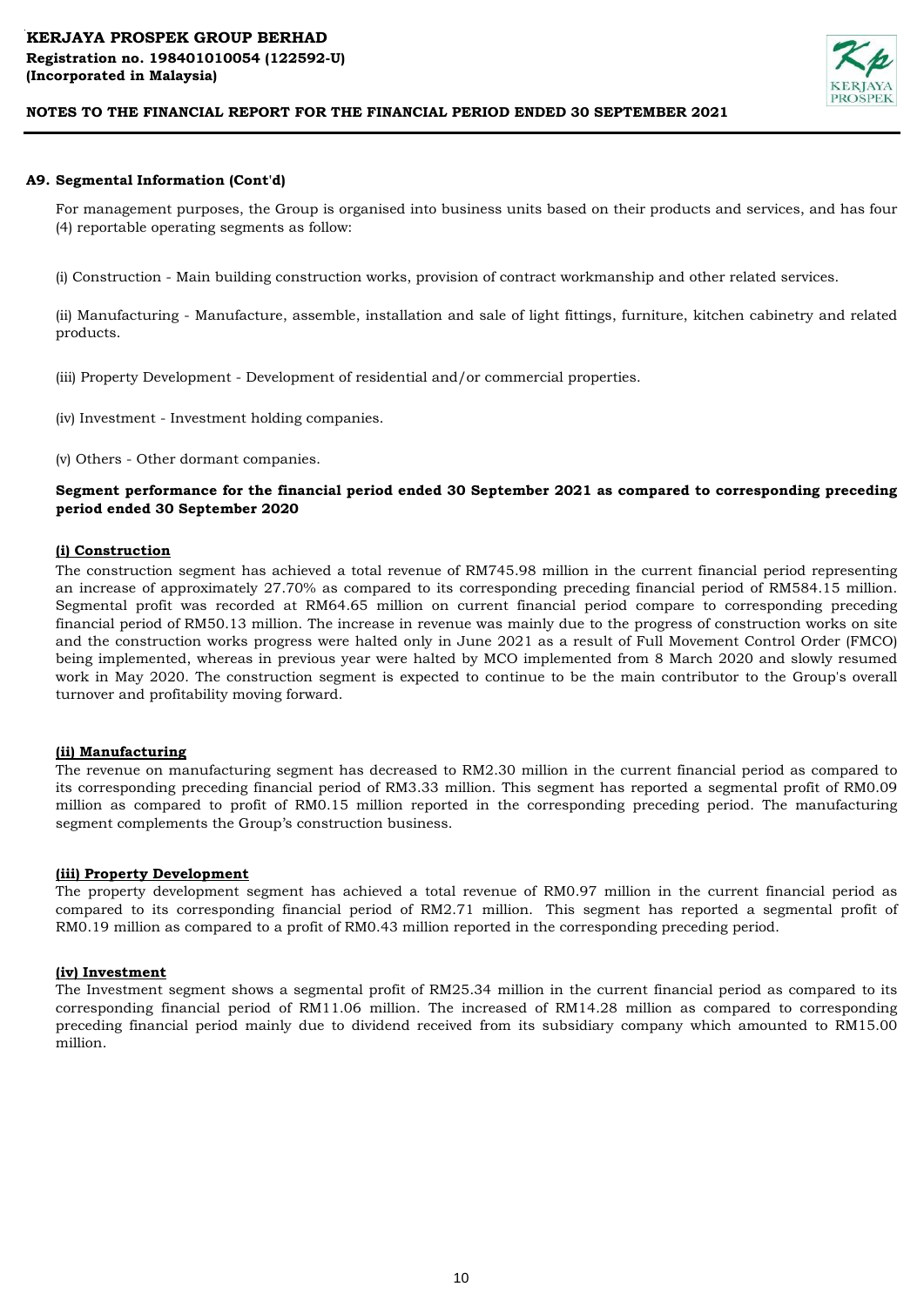

### **A10. Profit Before Taxation**

The following items have been included in arriving at profit before taxation:

|                                                                | Individual                   | Cumulative     |  |
|----------------------------------------------------------------|------------------------------|----------------|--|
|                                                                | <b>Quarter</b><br>30.09.2021 | <b>Ouarter</b> |  |
|                                                                |                              | 30.09.2021     |  |
|                                                                | <b>RM'000</b>                | <b>RM'000</b>  |  |
| Interest income                                                | (1,023)                      | (3,615)        |  |
| Fair value loss arising from short term fund                   | 113                          | 477            |  |
| Fair value loss arising from investment in quoted shares       | 489                          | 2,676          |  |
| Reversal of allowance for ECL (MFRS 9)                         | (2,615)                      | (2,955)        |  |
| Amortisation and depreciation of property, plant and equipment | 7,939                        | 25,835         |  |
| Interest expenses                                              | 284                          | 817            |  |

#### **A11. Subsequent Events**

There were no material events subsequent to the balance sheet date up to the date of this report to be disclosed in the financial statements for the current financial period.

# **A12. Changes in Composition of the Group**

There was no change in the composition of the Group for the current quarter and financial year under review except as follows:

- (a) On 7 April 2021, the Company had incorporated a 49% owned company, namely Kerjaya Bina BMK Sdn. Bhd., a company incorporated in Malaysia under the Companies Act, 2016 with an issue and paid up share capital of 100 ordinary shares. On 21 June 2021, the company has increased its issued and paid up share capital from 100 ordinary shares to 750,000 ordinary shares.
- (b) On 24 May 2021, Virent Energy Solutions Sdn. Bhd. ("VESSB"), a 51% owned subsidiary of the Company had acquired 100% equity interest in Virent Energy Sdn. Bhd. ("VESB") for a total purchase consideration of RM10,000 and upon the acquisition, VESB become a wholly-owned subsidiary company of VESSB.

#### **A13. Changes in Contingent Liabilities or Contingent Assets**

| (a) | Contingent Liabilities |  |
|-----|------------------------|--|
|-----|------------------------|--|

|                                                             | 30.09.2021<br><b>RM'000</b> |
|-------------------------------------------------------------|-----------------------------|
| Corporate guarantee given to:                               |                             |
| - banks for facilities granted to subsidiaries              | 335,989                     |
| - third parties for the benefit of the Group's subsidiaries | 167,594                     |
|                                                             | 503,583                     |

# (b) Contingent Assets

As at the date of this report, there were no contingent assets.

#### **A14. Capital Commitments**

As at the date of this report, the Group has no material capital commitments.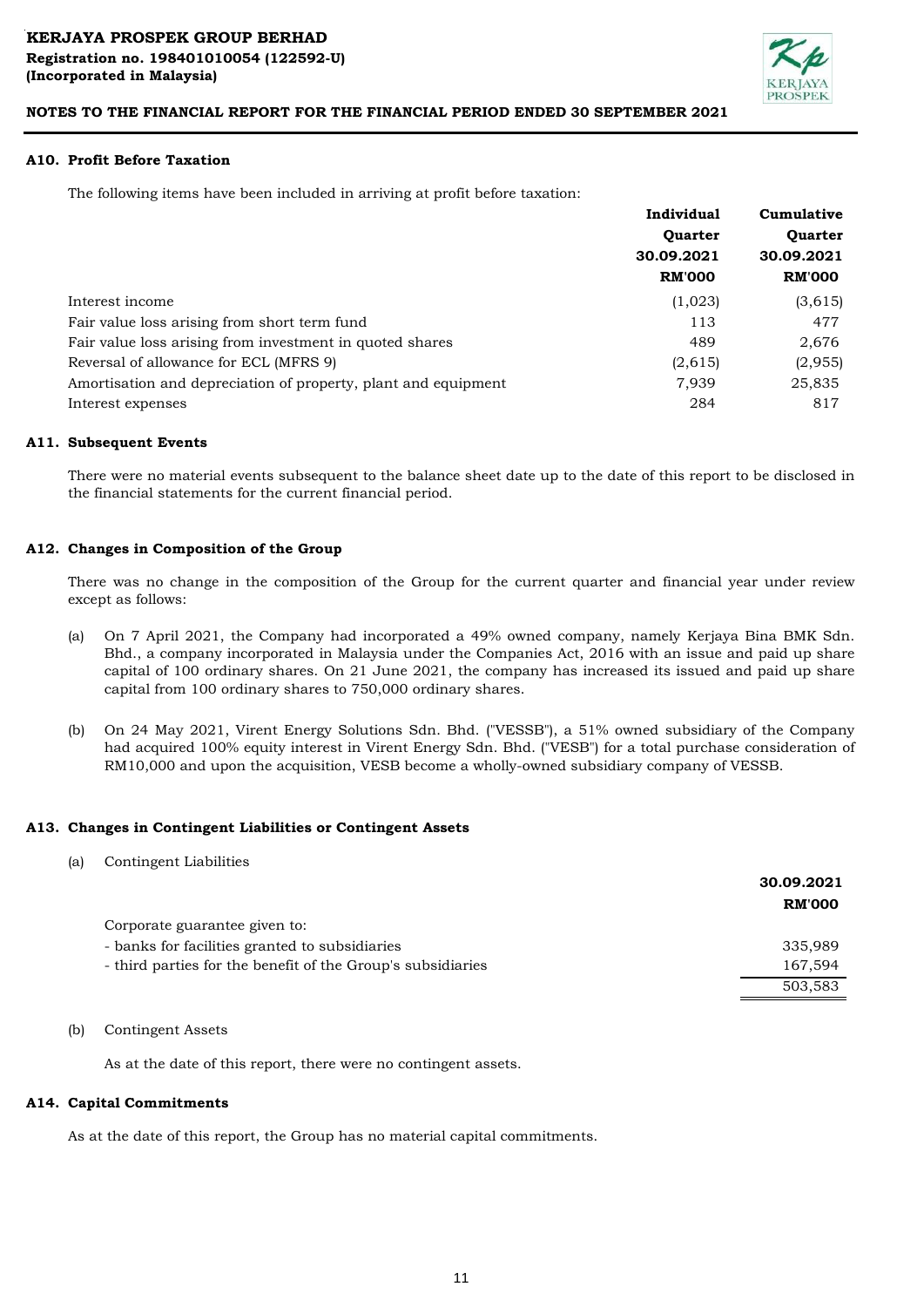

### **NOTES TO THE INTERIM FINANCIAL REPORT (CONT'D)**

### **ADDITIONAL INFORMATION REQUIRED BY THE LISTING REQUIREMENTS OF BURSA SECURITIES**

#### **B1. Review of Performance**

For the current financial quarter under review, the Group posted a revenue of RM222.64 million as compared to its corresponding preceding year financial quarter of RM222.21 million. The Profit After Tax ("PAT') in the current quarter of RM24.27 million, representing an decrease of RM6.12 million from its corresponding preceding year financial quarter of RM30.39 million.

Overall, the increase in revenue for current quarter under review was mainly due to progress construction work onsite. On property development segment, the Vista Residence project at Genting Permai was completed in year 2019 and there are no projects under development for financial quarter under review. Therefore, the property development segment has minimum contribution to the Group's results.

For the financial quarter under review, the main sources of income for investment segment was interest income.

#### **B2. Change in Results of Current Quarter Compared to Preceding Quarter**

|                                              |                                    | Immediate            |                |
|----------------------------------------------|------------------------------------|----------------------|----------------|
|                                              | Current                            | Preceding            |                |
|                                              | <b>Ouarter ended</b><br>30.09.2021 | <b>Ouarter ended</b> |                |
|                                              |                                    | 30.06.2021           | <b>Changes</b> |
|                                              | <b>RM'000</b>                      | <b>RM'000</b>        | $\%$           |
| Revenue                                      | 222,644                            | 189,890              | 17.2%          |
| Operating Profit                             | 30,885                             | 23,596               | 30.9%          |
| Profit Before Tax                            | 30,609                             | 23,255               | 31.6%          |
| Profit After Tax                             | 24,266                             | 15,852               | 53.1%          |
| Profit Attributable to Owners of the Company | 24,180                             | 16,003               | 51.1%          |

For the current quarter, the Group recorded a revenue and profit before tax of RM222.64 million and RM30.61 million respectively as compared to RM189.89 million and RM23.26 million respectively in its immediate preceding quarter. The increase was mainly due to construction projects were resumed works after the FMCO that took effect from 1 June 2021 to 28 June 2021.

#### **B3. Current Year Prospects**

For the final quarter of Year 2021, the Group will continue to monitor and implement appropriate business strategies in a timely manner to address the risk this pandemic may have on the Group's operations and financial performance. Nevertheless, the Group is supported by an outstanding order book of RM3.6 billion for construction contracts as at 30 September 2021.

Moving forward, the Group aims to focus on the construction segment to be the main revenue driver of the Group.

Notwithstanding the Group's objective to expand its core business in construction, it will still maintain the manufacturing segment to complement its core business.

On the property development segment, the Group is planning to launch two new development projects in the first half of 2022.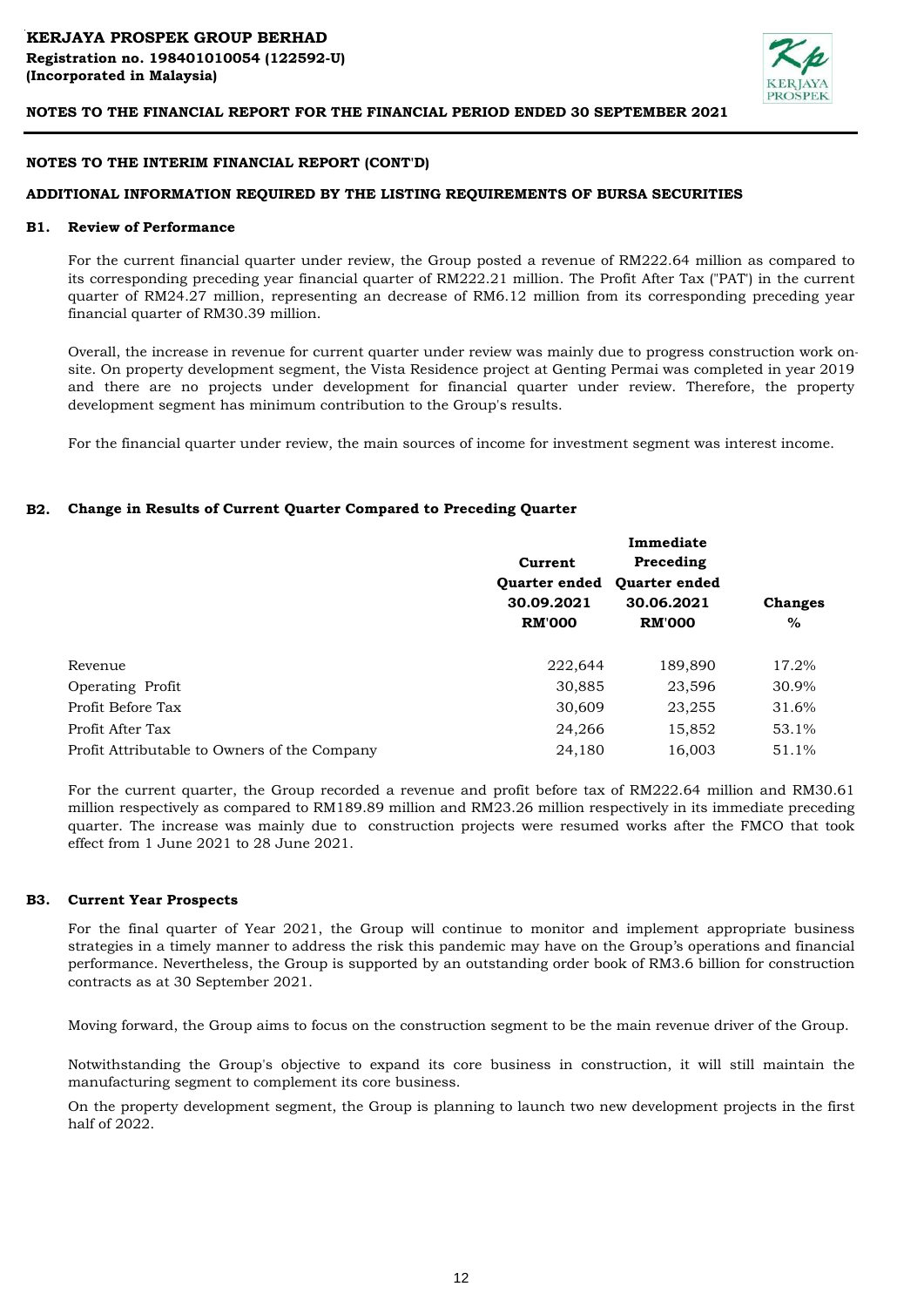

# **NOTES TO THE INTERIM FINANCIAL REPORT (CONT'D)**

### **ADDITIONAL INFORMATION REQUIRED BY THE LISTING REQUIREMENTS OF BURSA SECURITIES (CONT'D)**

#### **B4. Profit Forecast**

There were no profit forecast prepared or profit guarantee made by the Group.

#### **B5. Taxation**

|                                | Individual<br>Quarter<br>30.09.2021<br><b>RM'000</b> | Cumulative<br>Quarter<br>30.09.2021<br><b>RM'000</b> |
|--------------------------------|------------------------------------------------------|------------------------------------------------------|
| Malaysia income tax            |                                                      |                                                      |
| - current year                 | 5,687                                                | 24,174                                               |
| - under provided in prior year | 2                                                    | 1,004                                                |
|                                | 5,689                                                | 25,178                                               |
| Real property gain tax         |                                                      |                                                      |
| Deferred tax                   |                                                      |                                                      |
| - current year                 | 654                                                  | (1, 585)                                             |
|                                | 6,343                                                | 23,593                                               |

Effective tax rates for the financial period ended 30 September 2021 was higher than the statutory tax rate of 24% mainly due to certain expenses which are not deductible for the tax purposes.

#### **B6 Group Borrowings and Debt Securities**

Details of the group borrowings as at 30 September 2021 were as follows:

|                                             | 30.09.2021<br><b>RM'000</b> |
|---------------------------------------------|-----------------------------|
| Short term borrowings - Unsecured           |                             |
| (i) Cashline facilities (denominated in RM) | 89.714                      |

#### **B7. Status of Corporate Proposals**

There were no corporate proposals announced but not completed as at the date of this report.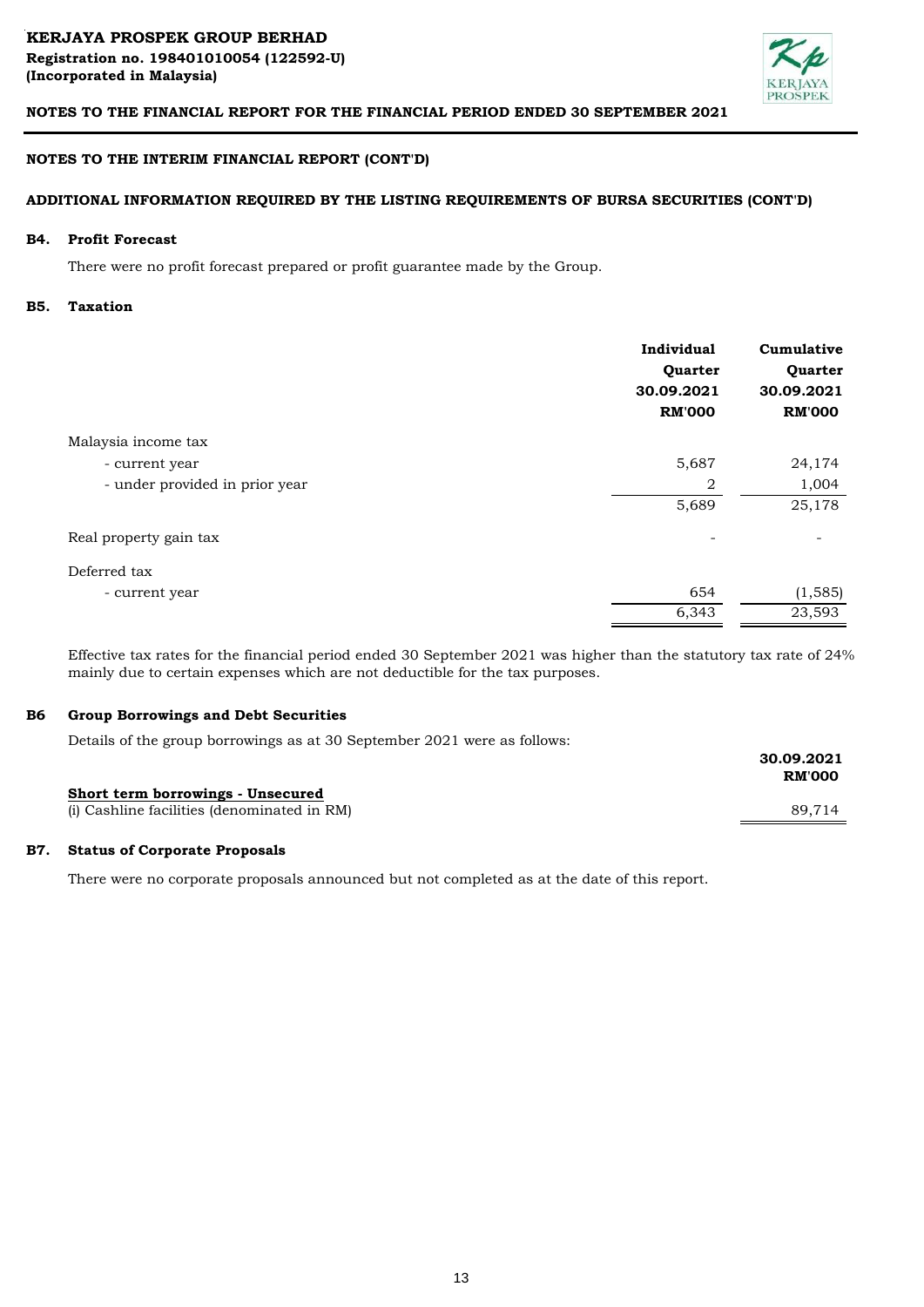

### **NOTES TO THE INTERIM FINANCIAL REPORT (CONT'D)**

### **ADDITIONAL INFORMATION REQUIRED BY THE LISTING REQUIREMENTS OF BURSA SECURITIES (CONT'D)**

#### **B8. Changes in Material Litigation**

There was no material litigation against the Group as at the reporting date save and except for the Group has made announcements on 11 September 2020 and most recent on 21 September 2020 as follows:

- (a) On 11 September 2020, the Group announced that its wholly owned subsidiary, Kerjaya Prospek (M) Sdn. Bhd. ("KPM"), had received a letter dated 10 September 2020 from Messrs. Wong & Partners, the solicitors acting for Pembinaan Yeng Tong Sdn. Bhd. ("Plaintiff"), accompanied by Writ of Summons dated 7 September 2020 and Statement of Claim dated 7 September 2020 issued by the Kuala Lumpur High Court demanding inter-alia, payment of works done, expenses and loss and damages totalling RM35,861,133.95.
- (b) On 21 September 2020, the Court has directed the Company to enter appearance on or before 24 September 2020 and further Case Management was held on 29 September 2020.
- (c) On 5 May 2021, the Court has given its direction to proceed with full Trial on 22-26 November 2021, 29-30 November 2021 and 1-3 December 2021 ("Trail Dates") as parties were unable to agree to arbitrate this matter pursuant to section 24A of the Arbitration Act 2005.
- (d) On 7 July 2021, the Court has directed parties to file and exchange its respective Witness statement in Chief and Expert Reports on/ before 30 August 2021 and to file and exchange its respective Witness statements in rebuttal and Reply expert reports on/before 15 October 2021.
- (e) On 8 November 2021, parties attended Case Management and have vacated the earlier Trial dates. The next Case Management is now fixed on 2 December 2021 in order for parties to seek for further directions from Court.

#### **B9. Dividend**

Total dividend for the financial year ending 31 December 2021 and financial year ended 31 December 2020 are summarised as follow:

|                            | <b>Net Per Share</b> | <b>Net Per</b><br><b>Share</b> |
|----------------------------|----------------------|--------------------------------|
|                            | <b>FY2021</b>        | <b>FY2020</b>                  |
|                            | sen                  | sen                            |
| Interim Dividend           |                      |                                |
| Single-tier dividend (Sen) | $1.5*$               | $1.5**$                        |
| Final Dividend             |                      |                                |
| Single-tier dividend (Sen) | ****                 | $1.5***$                       |

\* The Board of Directors has approved an interim dividend of 1.5 sen per ordinary share on 26 August 2021 in respect of the financial year ending 31 December 2021.

The total amount of dividend of RM18.56 million was paid on 8 October 2021.

\*\* The Board of Directors has approved an interim dividend of 1.5 sen per ordinary share in respect of the financial year ended 31 December 2020. The approved interim dividend payable represents approximately 20.5% of profit after tax for financial year ended 31 December 2020.

The total amount of dividend of RM18.56 million was paid on 6 January 2021.

\*\*\* On 19 April 2021, the Board of Directors proposed a single-tier final dividend of 1.5 sen per ordinary share in respect of the financial year ended 31 December 2020 was approved at the AGM on 27 May 2021.

The total amount of dividend of RM18.56 million was paid on 7 July 2021.

\*\*\*\* Not applicable for the current quarter under review.